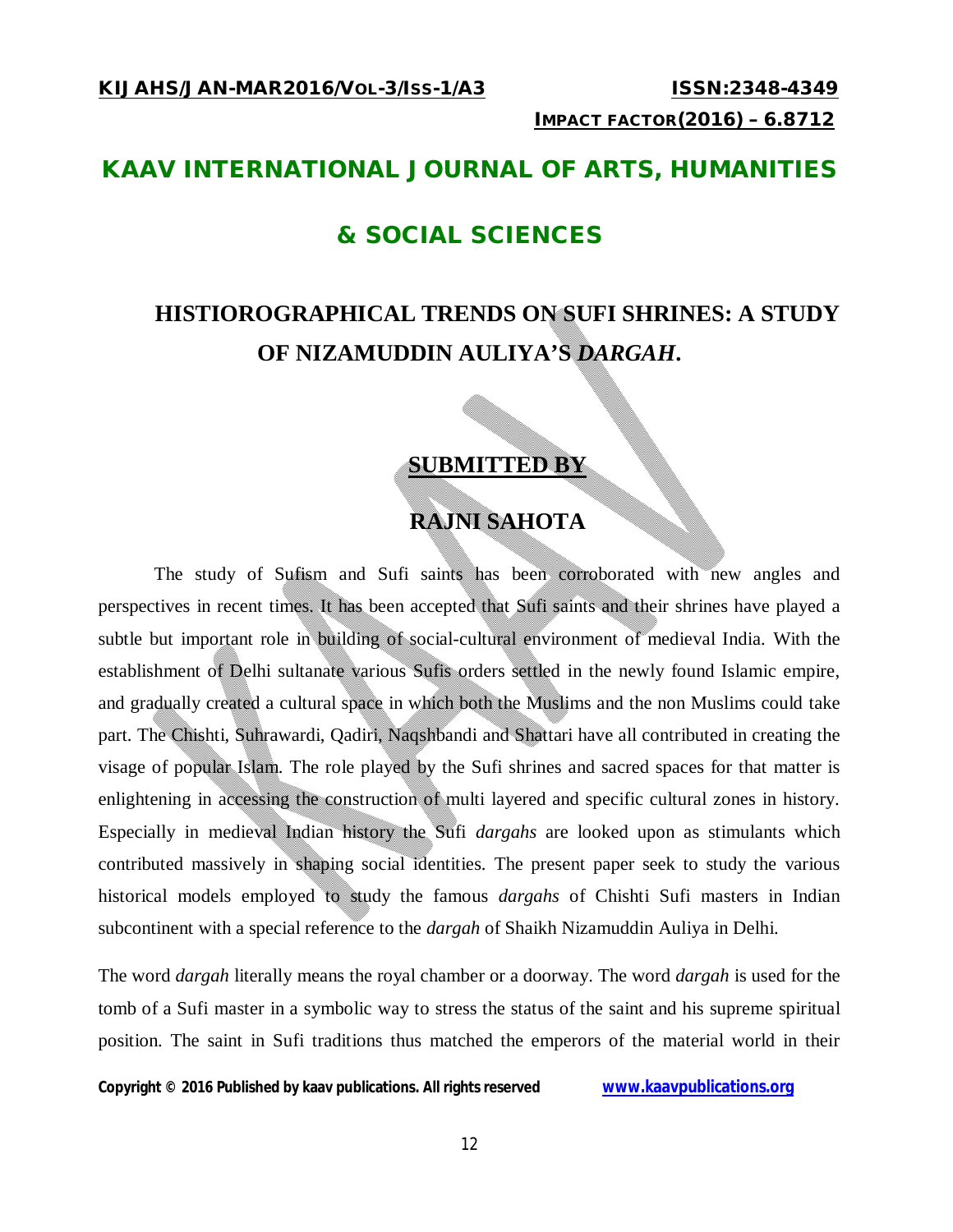## **IMPACT FACTOR(2016) – 6.8712**

outward projection, just as the emperor governs the physical territories the Sufi masters governs the spiritual ones. The word *dargah* in its very nature reflects not just an architecturally adorned tomb but it also symbolize the development of a complex structure of rituals, customs, traditions and festivals which are incorporated in the *dargah's* identity to celebrate the memory of the deceased saint. Through a nexus of care takers and popular following among the local masses, the *dargah* tends to display the living presence of the saint and popularize the belief that his spiritual powers are not deceased with his physical body. The rich offerings and the annual celebration of various festivals, on one hand gives the *dargah* a proper identity in the local belief system along with the historical context in which it was developed. The Chishti shrines because of their popular appeal have occupied the attention of modern researchers in a major way. Their indigenous character and their understanding of medieval Indian milieu have separated them from other Sufi orders. The major Chishti saints: Mu'inuddin Chishti, Shaikh Farid and Shaikh Nizamuddin Auliya have been studied within well defined scholarly frame.

P.M.Currie's 'The Shrine and the Cult of Mu 'in al din Chishti of Ajmer' has studied the cult of the founding saint of Chishti order.<sup>1</sup> The shrine of Shaikh Farid-ud-din Ganj-i-Shakkar has received the scholarly attention of Richard M Eaton. Eaton in a series of essays has attempted to study the historical evolution of the shrine of Shaikh Farid along with its role in shaping the socialreligious identities of its environment.<sup>2</sup> Prof K. A. Nizami has also attempted to create the *khanqah* life of Shaikh Farid in his, 'Life and Times of Shaikh Farid-ud-din'. Prof. Nizami has also studied the life and hospice of Shaikh Nizamuddin and his spiritual successor Shaikh Nasiruddin Chirag-i-Delhi in two separate works.<sup>3</sup> Making use of some of the rare mystic sources of medieval times, Prof Nizami has outdone himself in the thorough depiction of daily life of these saints. Carl W

 1 P. M. Currie, *The Shrine and Cult of Mu'in Al-Din Chishti Of Ajmer*, Oxford University Press, New Delhi, 1989.

<sup>2</sup> Richard. M. Eaton, *The Rise of Islam and the Bengal frontier, 1204-1760,* Oxford University Press, New Delhi, 2000; *Essays on Islam and Indian History*, Oxford University Press, New Delhi, 2000; India's Islamic Traditions, 711- 1750, Oxford University Press, New Delhi, 2003.

<sup>3</sup> K. A. Nizami, *The Life and Times of Shaikh Farid-u'd-din Ganj-i-Shakar*, Idarah-i-Adabiyat-i-Delli, New Delhi, 1975; *Life And Time of Shaikh Nizamuddin Auliya*, Oxford University Press, New Delhi, 2007; *The Life and Times of Shaikh Nasir-u'd-din Chirag-i-Delhi*, Idarah-i-Adabiyat-i-Delli, New Delhi, 2009.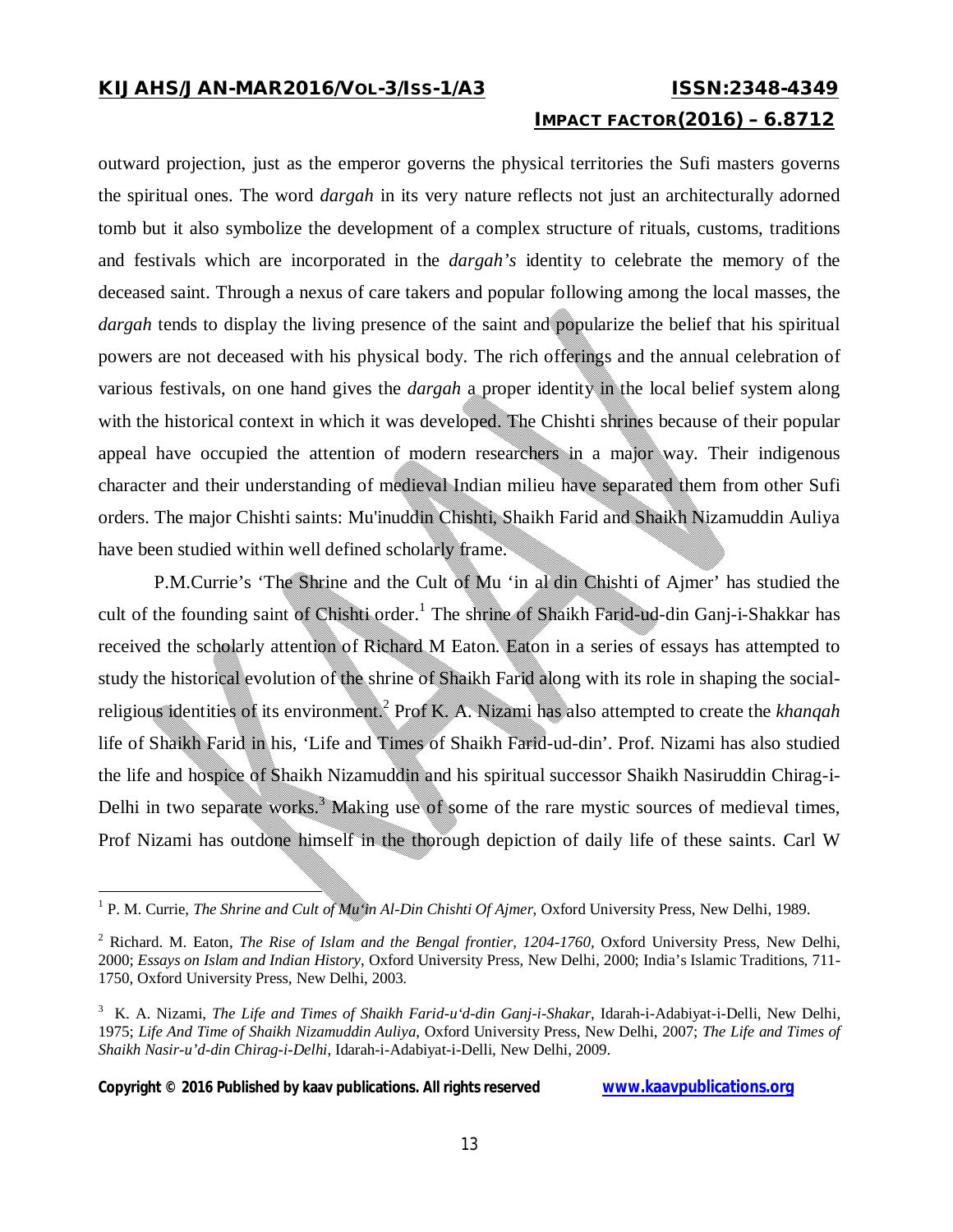### **IMPACT FACTOR(2016) – 6.8712**

Ernst and Bruce B Lawrence have also produced some of the finest scholarly depiction of the Chishtis in their 'Sufi Martyrs of Love: Chishti Sufism in South Asia and beyond.'<sup>4</sup> Most of these works have made extensive use of the *malfuz* literature which was first produced in the Chishti circles and was later adopted by the compliers of other orders. The genre of *tazikra* or the biographies of the Sufi masters was already in existence but it was the *tazikra* like *Siyar-ul-Auliya* which have made the Chishti history more within the reach of the historians and scholars. *Fawa'id-ul-Fu'ad, Durar-i-Nizamiya, Khair-ul-Majalis* and works produced by later Chishti compliers and biographers have provided wide variety of material to construct the history of Chishtis.

The *dargah* of Shaikh Nizamuddin Auliya however has failed to entice scholarly attention which is received by the *dargahs* of Ajmer and Pakpattan. It is more confusing since the *dargah* of Nizamuddin is visited by millions of followers every year. The *dargah* which celebrates festival of all major religions and sects in India (Basant, Prophet and even Muharram) has transcended religious, sectarian and other divides to infuse both Hindu and Islamic festivals. The shrine has become a popular place of devotion and cultural co-mingling yet its historical evolution has not drawn any attention from the historians.

The Sufis are mostly studied in biographic contexts and Chishtis have received maximum contribution from the biographic genre. Shaikh Nizamuddin Auliya has been studied in this context by a number of scholars such as Prof. K.A. Nizami, Muneera Harei, Sadia Dehlvi, and Prof Muhammad Habib. However the focus of Prof Habib was more occupied with the Chishti literature than Chishti biographies. His work in the form of articles studied the authenticity and genuineness of some of the earliest Chishti *malfuz*. <sup>5</sup> His concept of mystic literature and mystic teachings in India found the most prominent expression in the writings of his eminent student Prof. K.A.Nizami who made use of extensive Sufi literature in the form of *malfuzat* and *tazikrat.* He

**Copyright © 2016 Published by kaav publications. All rights reserved www.kaavpublications.org** 

<sup>4</sup> Carl. W. Ernst, Bruce. B. Lawrence, eds, *Sufi Martyrs of Love: Chishti Sufism in South Asia and Beyond*, Palgrave Macmillan, New York, 2002

<sup>5</sup> Mohammad Habib, Politics and Society during the Early Medieval Period (Collected Works of Professor Mohammad Habib), vol.1, ed, K.A. Nizami, People's Publishing House, New Delhi, 1974.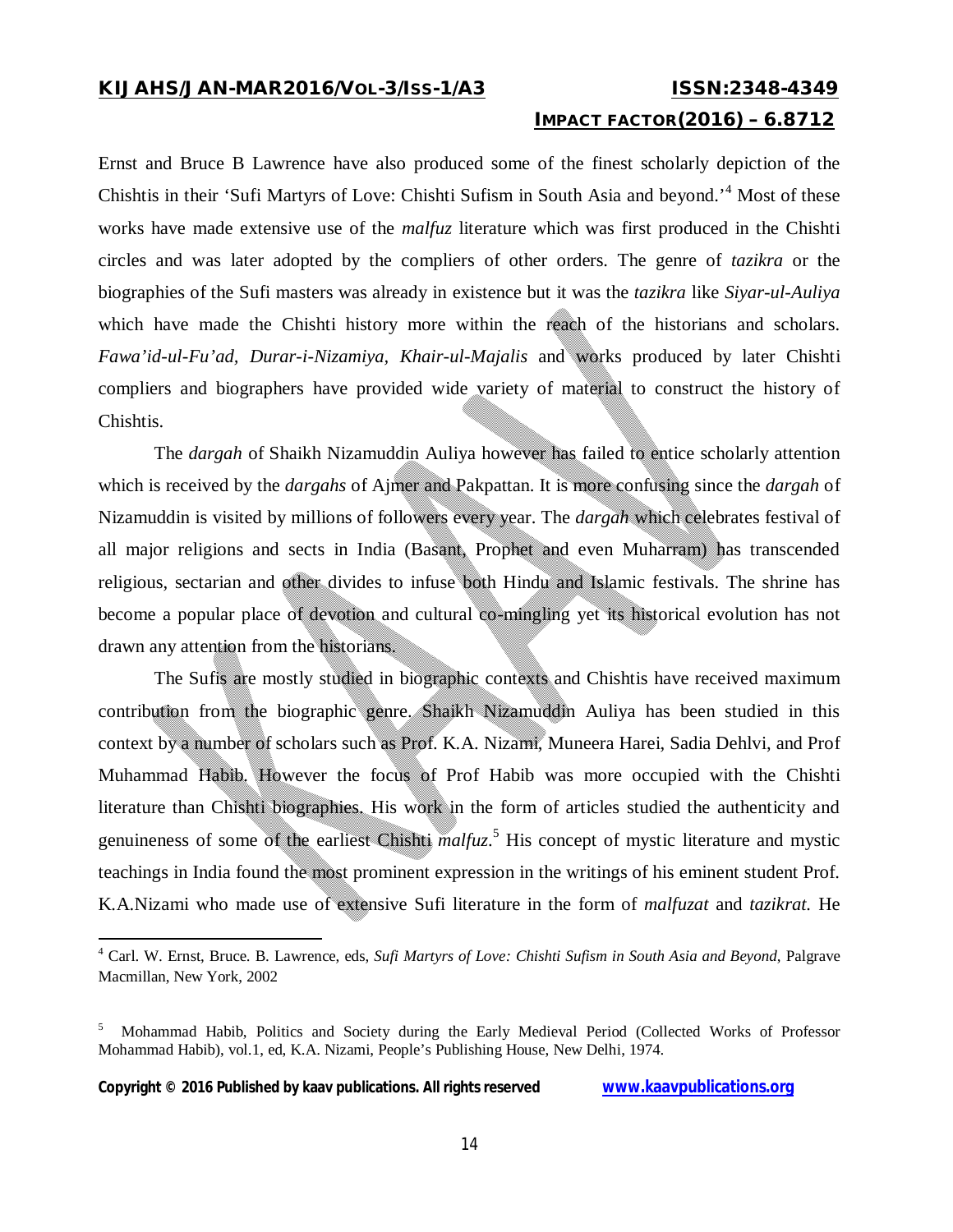# **IMPACT FACTOR(2016) – 6.8712**

used Ali Jandar's less known *malfuz* of Nizamuddin, the *Durar-i-Nizami*. Nizami studies the daily life of Nizamuddin's *khanqah* and the role of *khalifa,* in the medieval mystic sources. Nizami's work on Nizamuddin was not only the earliest but for a long time it was a benchmark in its own way. Despite the usefulness of Nizami's valuable injunctions on Sufism and philosophy of Chishti saints, his works has serious limitations. 'The life and times of Shaikh Nizamuddin Auliya', is centered on the *khanqah* and its daily life, therefore it does not analyze the development of Nizamuddin's shrine as a popular cult. In the biographical trend, one can further mention Muneera Haeri's work, 'Chishtis the living light'. Muneera Haeri traced the lives of famous Chishti masters including Nizamuddin. Muneera Haeri's personal relationship with the Chishtis has made her work wholly focused on devotional role played by these masters. The work is also limited to the study of Nizamuddin's *khanqah* and his daily routine. <sup>6</sup> The Mehru Zaffar's book on Nizamuddin is a short depiction of his life. It concentrates more on the pious persona of Nizamuddin and his philosophy as described in mystic literature.<sup>7</sup>

It must be understood that the biographical works of Shaikh Nizamuddin focused itself only on the devotional understanding of Shaikh without placing him in his complex political and social context. The biographical works hardly take note of his activities in the capital city of Delhi Sultanate. These works though useful in constructing the life sketch of Nizamuddin fail to provide any insight in the later history of his shrine and how it emerged as a popular place of pilgrimage. Why Shaikh Nizamuddin adopted various non conformist practices while he remained a devout Muslim himself? Sadia Dehlvi in her depiction of Sufi shrines in Delhi, have portrayed the *dargah* complex of Nizamuddin through the series of photographs and have mapped its mystical environment. She traced the history of this *dargah* with its burials and graveyard. Dehlvi in her work gives description of Nizamuddin's abandoned *khanqah* and the complex hierarchy of tombs in and around the shrine of Nizamuddin. The book tries to capture the soulful and stillness of Nizamuddin's *dargah* despite of the constant hustle bustle. The work though quoting heavily from the contemporary mystic sources is a reflection of author's personal devotion and allegiance to the

 $\overline{a}$ 

<sup>6</sup> Muneera Haeri, *The Chishtis: A Living Light*, Oxford University Press, Karachi, 2000.

<sup>7</sup> Mehru Jaffer, *The Book of Nizamuddin Auliya*, Penguin Press, New Delhi, 2012.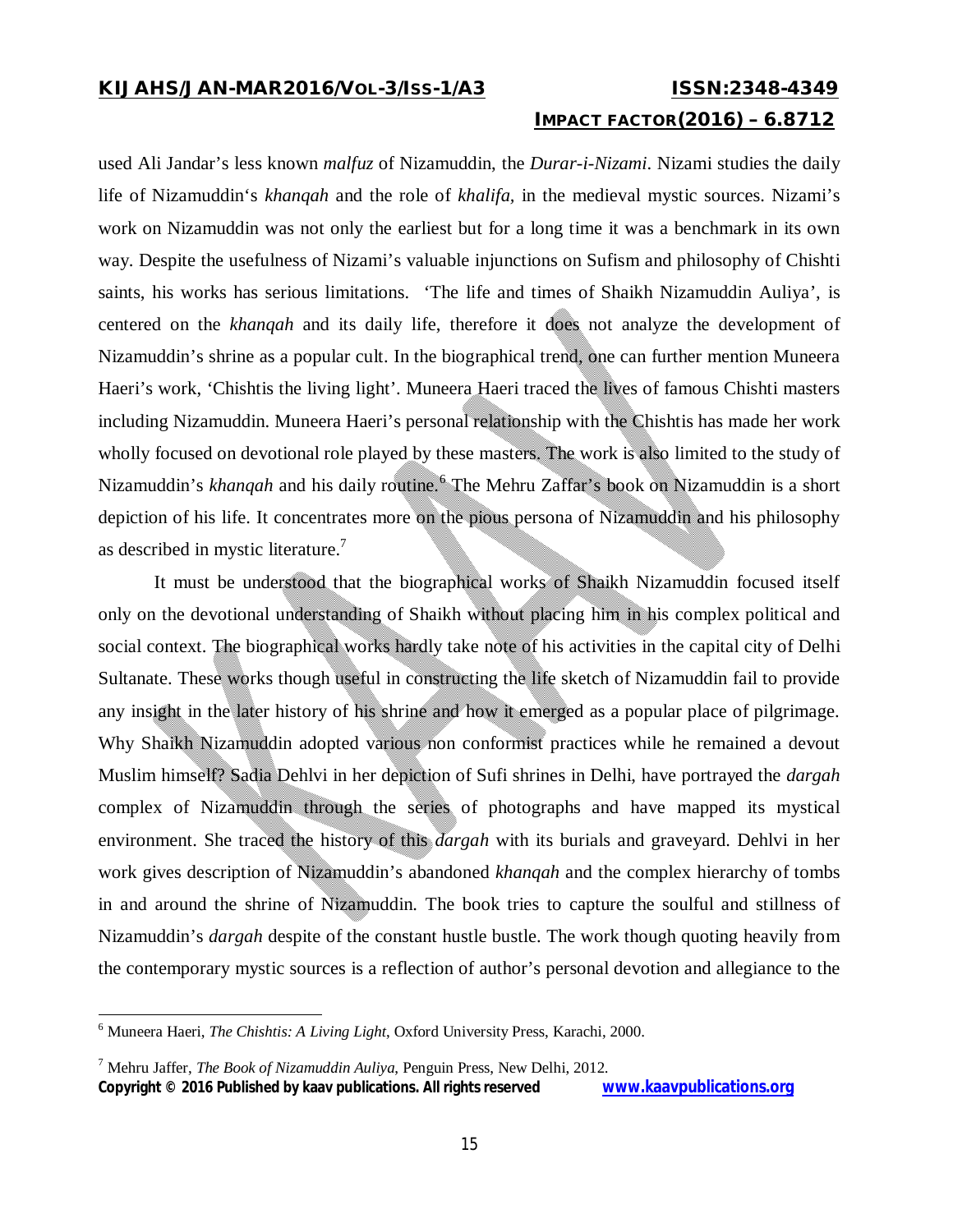# **IMPACT FACTOR(2016) – 6.8712**

Chishtis. There are two other works which do not fall under the biographical trends but are related to the shrine of Shaikh Nizamuddin Auliya. One of these is the work of Desiderio Pinto, *'The pirimuridi Relationship: A Study of Nizamuddin dargah'*. Desidero Pinto in this work focuses on various dimensions of master-disciple relationship in the field set up of Nizamuddin's shrine. The work is concerned more with the practices and concept of piri-muridi than on the shrine or history of Nizamuddin.<sup>8</sup> Second work is that of Patricia Jeffery, 'Frogs in Well', it studied the lives of women related to *pirzade* families.<sup>9</sup> Though in a number of ways the scholars have dealt with the life and ideological current present in Nizamuddin's own life, making him a potential subject of research but his shrine never received the same attention as his life and philosophy has. There could be a number of reasons behind this evident neglect, but one primary reason lies in the fact that the potential models which are employed to study the two other popular *dargahs* of Chishtis i. e Ajmer and Pakpattan falls short to find a platform and evolve as suitable model to study the shrine of Shaikh Nizamuddin.

Apart from the biographical and devotional model to study Nizamuddin and the other Chishti saints, it is imperative to analyze model created by Richard M. Eaton in his studies. His understanding of the Sufis and their working in the local areas as the interpreter of Islam has made him study the role of Sufi shrine through an all together different model. In his purposed theory he describes the Sufi shrines as not only the interpreter of Islam in devotional context but also as the displayer of courtly culture in the far off places of the Sultanate. He purposed that the Sufi shrines through an extensive adaptation of the royal symbols of Delhi's court into its ritualistic structure, have created a social hierarchy of its own. He brings forth the idea that the Sufi shrines display almost a theatrical drama of rituals and customs and involved the non-lettered masses both as a participant and as a sponsor. $10<sup>10</sup>$ 

### Copyright © 2016 Published by kaav publications. All rights reserved **WWW.kaavpublications.org**

<sup>8</sup> Desiderio Pinto, *The Piri-Muridi Relationship: A Study of Nizamuddin Dargah,* Manohar, New Delhi, 1995

<sup>9</sup> Patricia Jeffery, *Frogs in a well: Indian women in Purdah*, Vikas Publishing House, New Delhi, 1979

<sup>&</sup>lt;sup>10</sup> Richard. M. Eaton, 'The Political and Religious Authority of the Shrine of Baba Farid', in Richard M Eaton ed, *Essays on Islam and Indian History*, Oxford University Press, New Delhi, 2000, pp. 203-24.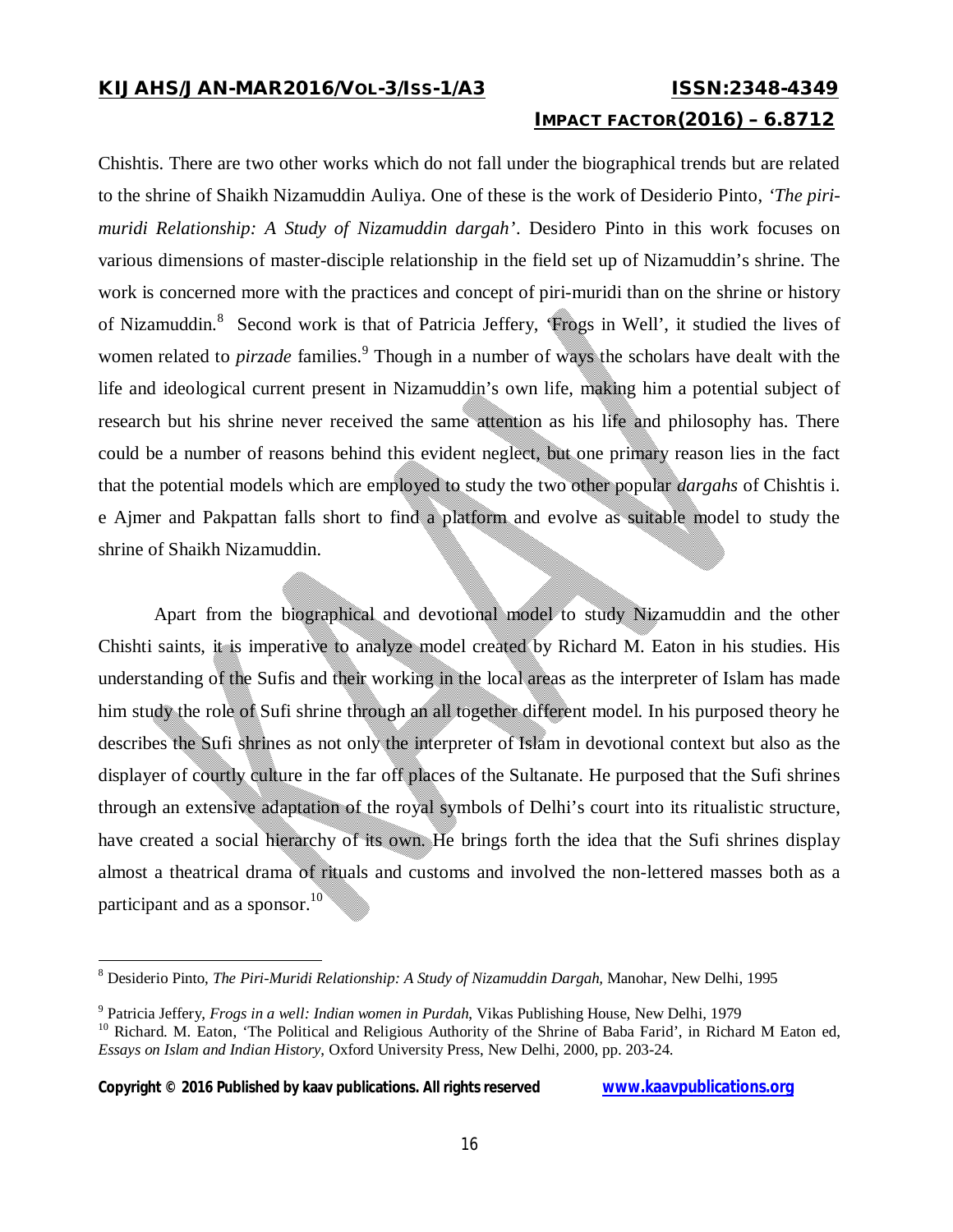### **IMPACT FACTOR(2016) – 6.8712**

While structuring his study on royal symbols, Eaton tends to suggest that among geographically distant areas the concept of Sultan as a temporal authority and Caliph as the religious authority seem to be abstract terms for the non-Islamic and uneducated masses. For them, the spiritually powerful Sufis act both as the interpreter and symbol of devotional as well as material world.<sup>11</sup> As Gellener also purposes that in the tribal settings, the saints symbolize Islam. Whatever they do or say became Islam for the masses.<sup>12</sup> According to Eaton, the concept has been popularized both by the Sufi traditions and rulers, who patronized the Sufi shrines. The Sufi traditions capitalized the popularity of Sufi Shaikh by making use of terms such as *wali* i.e 'one who establish *wilayat*' or the friend of God or the protector of particular region. The Sufi traditions also integrate the concept of *barakat* into the identity of the shrine; the spiritual powers of the saint are forever enshrined in his tomb. The *barakat* also travelled from the saint to his descendent thus making them equally venerated and blessed.<sup>13</sup> While the rulers through the acceptance of shrine as a divine institute attempt to reach to the depths of their empires where these Sufi shrines acted as intermediaries. Eaton concludes that for the Sultans and later for the Mughals the popular and indigenous nature of Chishti shrines was too powerful to be ignored. He emphasized that the Chishtis shrines becomes important because of their structure local identities as Muslims and as Indians.<sup>14</sup> Similarly the shrine of Baba Farid both as a devotional place and as a powerful social and political entity enhanced its potential as a *dargah* and marked its place in the process of Islamization. It made universal culture system available to the local masses by making extensive use of its exaggerated symbols of authority which gave this shrine both power and an identity of its own.

 $11$ <sup>11</sup> Richard. M. Eaton, *The Rise of Islam and the Bengal frontier, 1204-1760,* Oxford University Press, New Delhi, 2000, pp.31- 32

<sup>&</sup>lt;sup>12</sup> Ernest Gellner, 'Doctor and Saint', in Akbar. S. Ahmad and David. M. Hart, eds, Islam in Tribal societies: From the Atlas to Indus, Routledge and Kegan Paul, London, 1984, pp. 21-38.

<sup>13</sup> Richard. M. Eaton, 'Approaches to the study of Conversion in India', in David Lorenzen, ed, *Religious Movements in South Asia 600-1800: Debates in Indian History*, Oxford University Press, New Delhi, 2005, pp. 117-18.

**Copyright © 2016 Published by kaav publications. All rights reserved www.kaavpublications.org**  <sup>14</sup> Richard. M. Eaton, *The Rise of Islam and the Bengal frontier*, 1204, p. 84.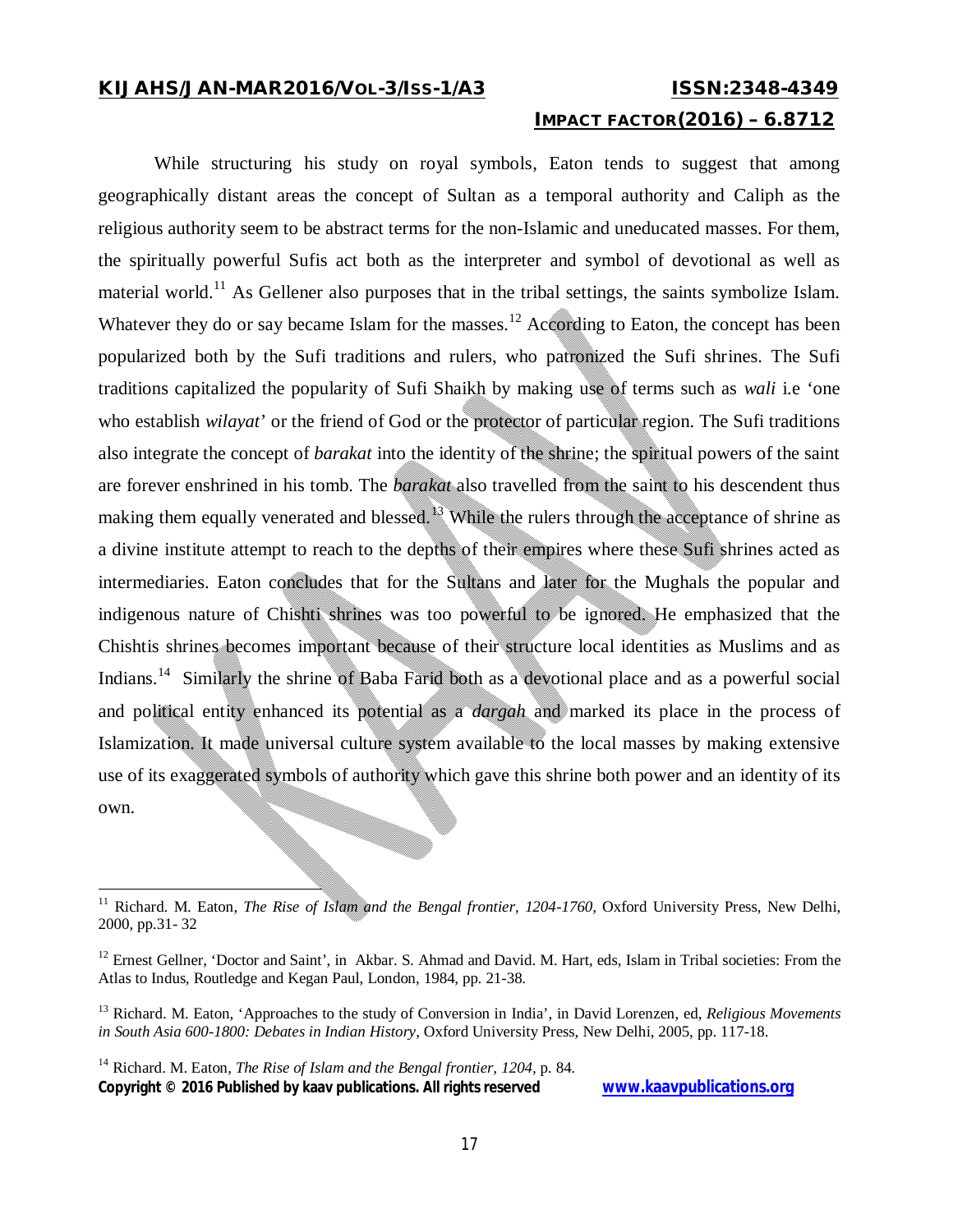# **IMPACT FACTOR(2016) – 6.8712**

The interest ignited by Eaton has given way to the studies of several Chishti shrines with new perspectives. One such work falls to the credit of P.M. Currie who in 1989 published his work on the cult and shrine of Shaikh Mu'inuddin Chishti of Ajmer. It was a first complete study of the founder of Chishti *silsila* in India; the study was an attempt to segregate the mythical account from the actual history and emergence of the shrine. P.M. Currie has focused on the sacred structure of the shrine and how it has created a nexus of well defined offices and employees, who played their traditional role in its working. The succession disputes, heavy endowments and involvement of royal dynasties have presented the *dargah* as a royal extension on material front. Somewhere, the model of royal symbols and process of Islamization created by Eaton find a voice in Currie's technical analysis of fiancés and ritualistic projection created by the shrine. His projection of the role of spiritual heads and traditional *khuddam* is insightful and helps one to understand the structure of shrine administration. The *sajjadanishin* is the lineal descendent of a Sufi saint who along with his tomb complex inherits his *barakat* through the blood line. In many Sufi *silsila,* the blood relative or the sons of the saints not only receive the shrine and *barakat* but they also inherited their father's spiritual *wilayat*, as has been a custom among the Suhrawardi in India. But among the Chishtis, the inheritance is always of two kinds. The spiritual successor is always the chief *khalifah* who after the demise of saint take up his *wilayat*. The action as mentioned earlier is symbolized by saint's mystic regalia.<sup>15</sup> While there is a hereditary successor in the form of *sajjadanishin* who is a custodian of his shrine, he also receives the endowment and grants in the name of saint and shares it with the traditional servants of the shrine call *khuddam.* The hereditary custodian is not entitled to preserve the mystic principles of the Chishtis. It has been proven by the working of various shrines in which the successors mix freely with the royalty and accept grants and regular income from them. Currie dive deep into the hierarchy of the shrine, tracing the history of both the hereditary custodians and the traditional service classes and how they have been integrated in shrine complex.

**Copyright © 2016 Published by kaav publications. All rights reserved www.kaavpublications.org** 

<sup>&</sup>lt;sup>15</sup> Tanvir Anjum, 'Sons of Bread and Sons of Soul: Lineal and Spiritual Descendants of Baba Farid and the Issue of Succession', in Surinder Singh and Ishwar Dayal Gaur, eds, *Sufism in Punjab: Mystics, Literature and Shrines*, Aakar Books, New Delhi, 2009, pp. 63-79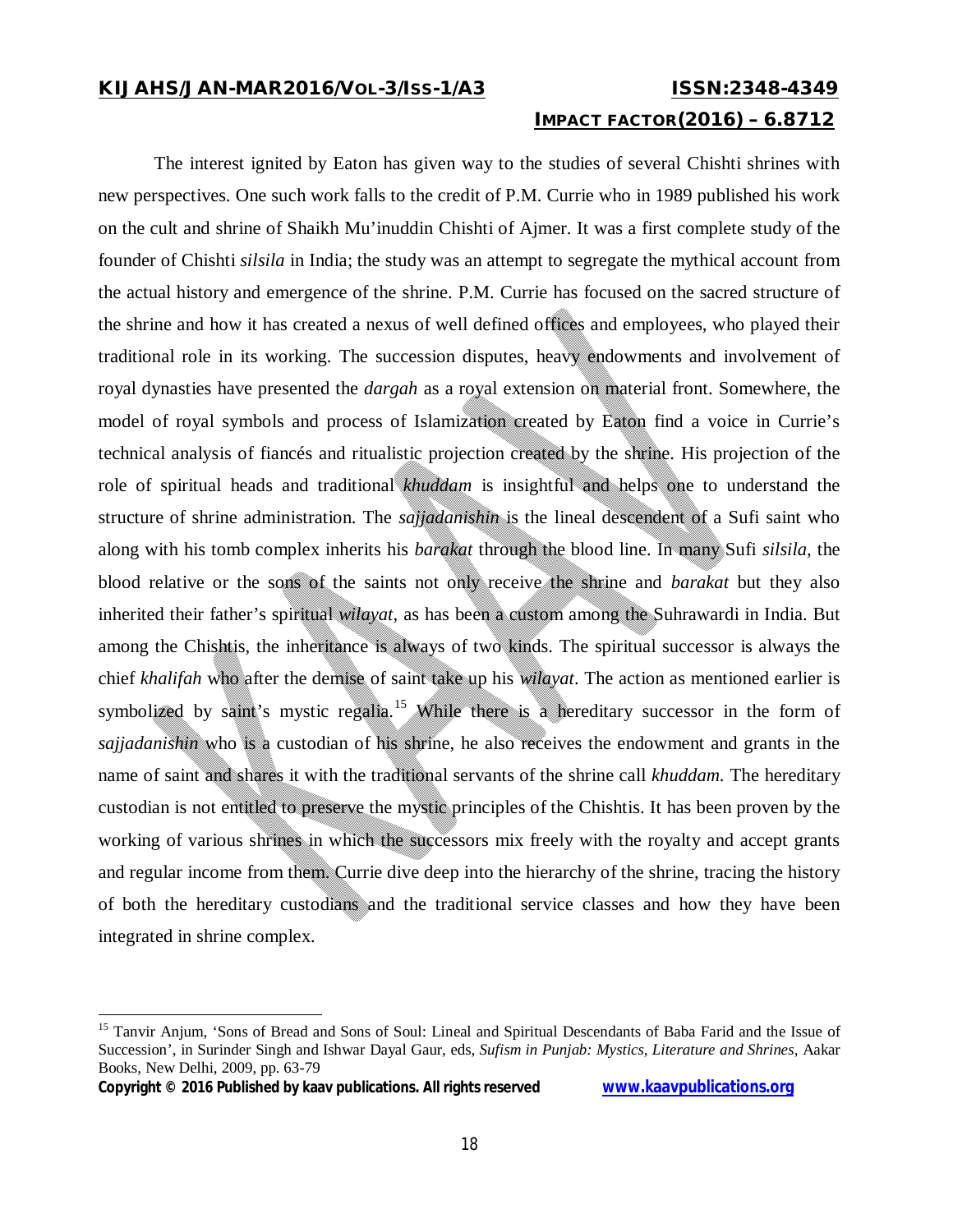### **IMPACT FACTOR(2016) – 6.8712**

In another interesting study on the Chishtis, one finds the works produced by Carl.W. Ernst and Bruce B Lawrence. The work provides an interesting and probing proposition to the study of Sufism. Their works ranging from a wide variety of Sufi orders in India and outside present an altogether different approach to the study of Sufi saints. But their research consisting of Chishti orders is an outright magnificent contribution to the development of the order beyond the realm of Sultanate and Mughal. They create a continuous chain of evolution from the initial establishment of Chishtis to the shrines of famous Chishti masters in present time, taking note of how the order shaped in colonial times.

Carl W Ernst in an interesting evaluation considers the situation in which the Chishti struggled to maintain balance between their mystic pursuits and the obligations of Islam in Indian environment. He points out that these saints had to struggle against the three principles paradoxes of their societies in the form of marriage, family duties and pilgrimage or *hajj*. While the Chishti masters excelled in all other required qualities as mentioned by Simon Digby and Annemarie Schimmel, they had to deal with the constant struggle to maintain a family and a self imposed poverty.<sup>16</sup> The responsibility of taking care of the children always collided with their austerities and wishes to have seclusion for meditations. The three early Chishti masters resolved these conflicts and paradoxes in their own way, but they always have to be mindful of the accepted social norms. Even when they fail to perform *hajj* they would replace it with some ideological mystic injunction such as *ziyarat* to their master's grave or a pious Sufi, which according to them would give benefit of *haji*.<sup>17</sup> Ernst, while placing Nizamuddin in the context of these accepted features of a medieval Sufis, observes the absence of the vital paradox from Nizamuddin's life in the form of marriage as he adopted celibacy. Ernst fails to suggest any possible interpretation of such a strong action of Nizamuddin which did not fall either with belief of Islamic elites of his

**Copyright © 2016 Published by kaav publications. All rights reserved www.kaavpublications.org** 

<sup>&</sup>lt;sup>16</sup> Simon Digby, 'Abdul Quddas Gangohi (1456-1537): The personality and attitude of Medieval Indian Sufi', in K.A. Nizami, ed., *Medieval India- A Miscellany*, vol. 3, Asia Publishing House, New Delhi, 1975, pp-1-58; Annemarie Schimmel, 'Sufi Biographies', paper presented at the annual meeting of the American Society for the study of Cincinnati, Ohio, April 27, 1979.

<sup>&</sup>lt;sup>17</sup> Carl. W. Ernst and Bruce. B. Lawrence, eds, *Sufi Martyrs of Love: Chishti Sufism in South Asia and Beyond*, Palgrave Macmillan, New York, 2002, p.65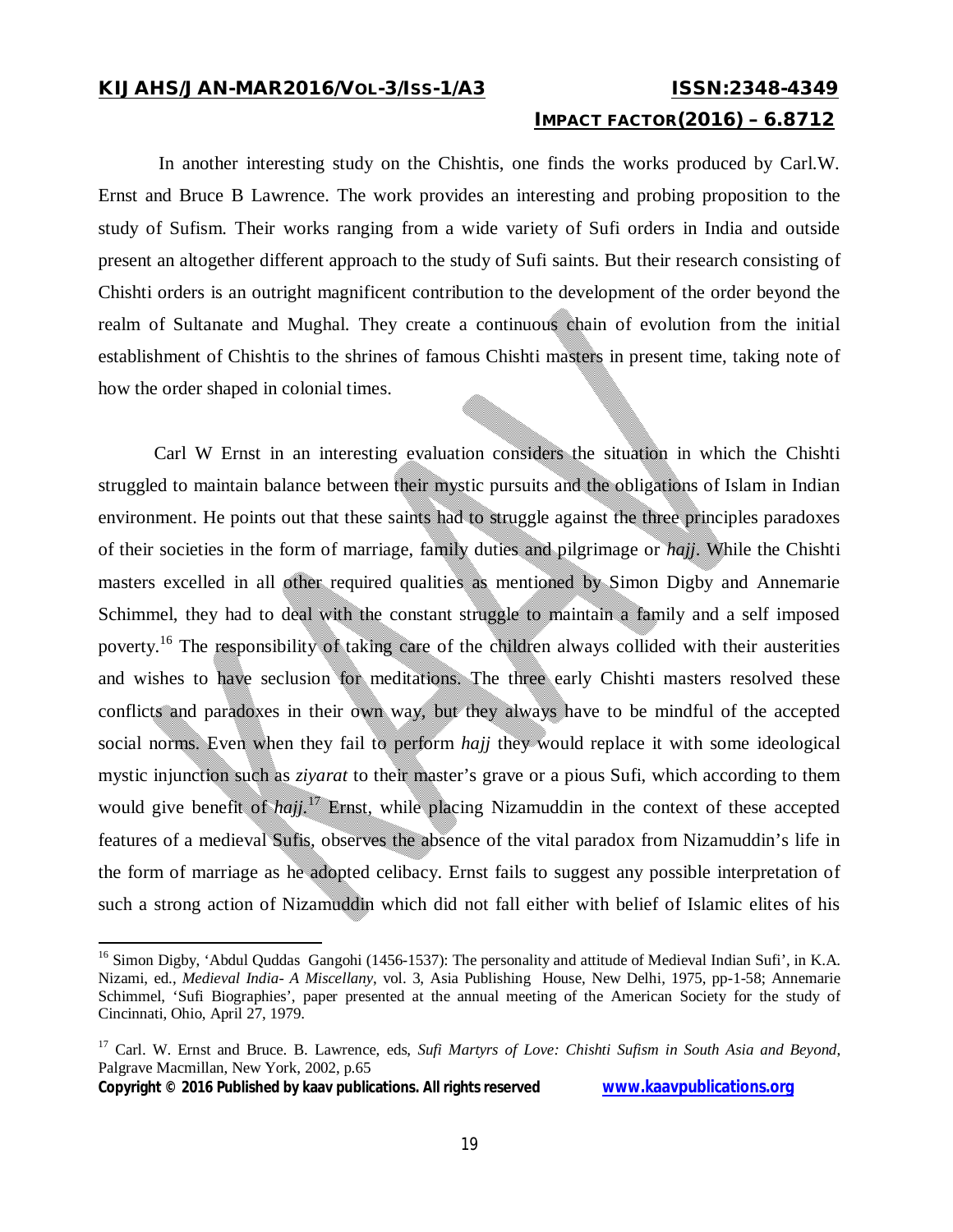# **IMPACT FACTOR(2016) – 6.8712**

time nor with the *sunnah* of prophet. In order to respect the command of his master Nizamuddin deviated from the model behavior of Muslim mystics. However Nizamuddin suffered with another kind of paradoxes in the form of his intellectual arrogance and the path of mysticism in which he was guided by Shaikh Farid, through strict methods. But the absence of accepted paradox which enhances the mass appeal of a popular saint seems to be misfit for the mass image of Nizamuddin. To find out a potential reason for it, the scholars devised the model of literary traditions. The literary traditions means that the *malfuz* i.e. recorded conversation of Sufi masters and *tazikra* i.e. biographies of Sufi masters, played vital role in the popularity of Nizamuddin.<sup>18</sup> Ernst, while describing the impact of hagiological traditions on the image of a popular saint, writes that 'the reputation of a Sufi master largely depended on the hagiographical process that may be divided into two parts, first the pivotal life events of the saints as noted by his contemporaries and applauded during his life time.' He also observes that these life events have to be in the 'conformity to the attitude, activities and allegiances esteemed by the various groups of elite of the saint's time and region.' While the second requirement of his fame depend upon the posthumous projection created by his family and followers through the construction of impressive tomb shrine or through the oral dissemination of his teachings.<sup>19</sup> Lawrence however believes that tomb cult can be ignored to an extent while assessing the degree of fame of the saint in but the biographical or literary traditions cannot be ignored.<sup>20</sup>

**Copyright © 2016 Published by kaav publications. All rights reserved www.kaavpublications.org** 

<sup>18</sup> Carl. W. Ernst and Bruce. B. Lawrence, eds, *Sufi Martyrs of Love: Chishti Sufism in South Asia and Beyond*, Palgrave Macmillan, New York, 2002, p.72; Simon Digby, 'Sufi Shaikh as a Source of Authority in Medieval India', in Raziuddin Aquil eds., *Sufism and Society in Medieval India*, Oxford University Press, New Delhi, 2010, pp.118- 147.

<sup>19</sup> Carl.W. Ernst and Bruce. B. Lawrence, eds, *Sufi Martyrs of Love: Chishti Sufism in South Asia and Beyond*, p.72.

<sup>20</sup> Bruce. B. Lawrence, 'The Earliest Chishtya and Shaikh Nizam al-Din Awliya', in R.E. Frykenberg, ed, *Delhi Through Ages: Selected Essays in Urban History, Culture and Society*, (Delhi Omnibus), Oxford University Press, New Delhi, 2002, p. 32; but he also observes that in the absence of literature it is the tomb which further the memories of a mystic through ages. As happened to the founder of Chishti order, Khwaja Mu'inuddin Chishti, he is remembered through his shrine because there is absence to any authentic literature in his context. There are some other Sufis like Shaikh Abdul Qadir Gilliani who become popular through striking combination of successful *silsila,* tomb cult and rich biographical literature as well. p. 41.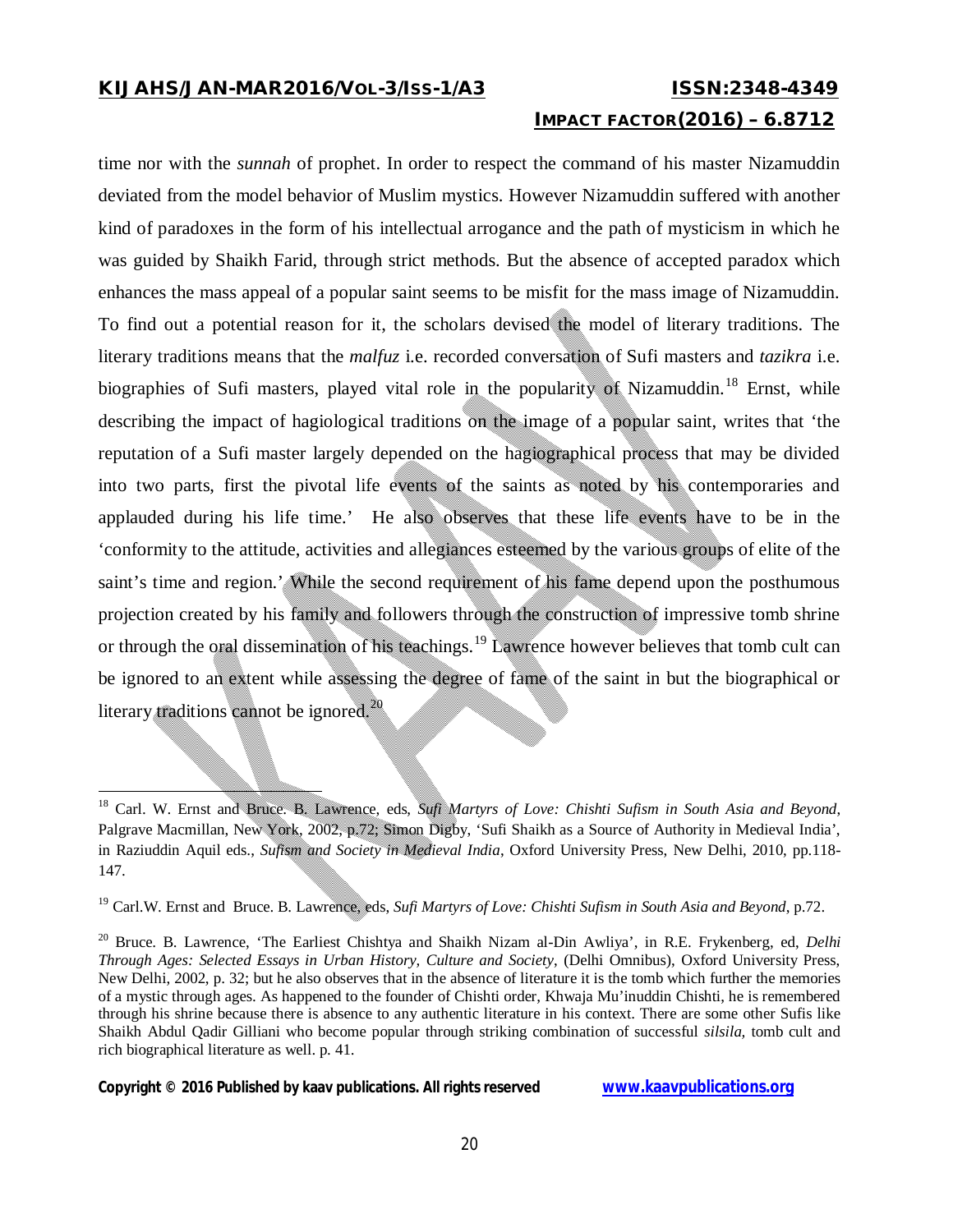# **IMPACT FACTOR(2016) – 6.8712**

The literary works creates the persona of the saint as the perfect model of behavior and as the superior to all human. They would use terminology to reflect this supreme divinity of the saint making him above and apart from his contemporaries.<sup>21</sup> Fawa'id refers to Shaikh Nizamuddin with various titles such as 'axis of the world', 'poles of the poles of earth', 'seal of the saints of the earth', 'munificent master' and so on to depict his status both as the foremost among others but also alleviating him beyond the scriptural and personal mode of authority.<sup>22</sup> The dream vision of Sayyid Muhammad ibn Ja'far Makki, in which he was informed that Shaikh Nizamuddin Auliya and Abdul Qadir Gilliani, had received the title of Mahbubiyat from God. $^{23}$  Both Lawrence and Ernst further build their argument on the point that the biographical works related to a Sufi would not be able to solve the paradoxes of his life but they would either ignore these paradoxes or find a way to solve them by creating conformity with the social behavior of their time. In the later hagiography, readers are informed that every evening a camel would arrive at the window of Nizamuddin to take him to *makka* for *ziyarat*. <sup>24</sup> So the literary tradition would not only create space for the saint but would also make him accepted through the social norms. Both Ernst and Lawrence have emphasized the fact that the urban residence of Nizamuddin was also an attraction for the intellectuals and elite of Delhi Sultanate towards the Chishti hospice. But Nizamuddin's own literary tastes and his sensibility for music and poetry worked as a bigger pull for these poets

 $\overline{a}$ 

 $21$  Ibid., 33

<sup>22</sup> Ravinder Gargesh, 'Some Aspects of Discourse Analysis in Fawa'id al-Fu'ad, in *Journal of Subcontinent Researches*, University of Sistan and Baluchestan, vol. 2, no.4, 2010, pp. 64-72.

<sup>23</sup> Carl.W.Ernst, *Sufi Martyrs of Love,* p. 70. Sayyid Jafar Makki (d.1486) was the *khalifah* of Shaikh Nasiruddin Chirag-i-Delhi, and in a curious way, in his dream vision he did not see his own spiritual mentor as the beloved of God but it was the memory of Shaikh Nizamuddin with heavy literary traditions which earn him the special privilege of being the beloved of God for Makki. But Amir Khurd even before Makki made such observation regarding the beloved status of Nizamuddin in siyar-ul-auliya, p. 98.

<sup>24</sup> Amir Khurd, Siyar-ul-Auliya, translated as *Kirmani's Siyar-ul-Awliya,*I, by I.H.Ansari and Hamid Afaq Qureshi, Idarah-i-Adabiyat-i-Delli, New Delhi, 2013, pp.101-102, Amir Khurd quoted an eminent disciple of Nizamuddin Molana Badr-ud-din Yar, Badr-ud-din narrates that one night he saw a camel at the threshold of Nizamuddin's window. Another authority of Amir Khurd was Shaikh Najm-ud-din Safahani who was an attendant of *Khana-i-Kaba*, he replied to a question about why Nizamuddin the leader of entire world does not come for the *ziyarat* of Kaba, Najm-ud-din replied that Nizamuddin always take part in the morning prayers in the *Khana-i-Kaba* and attend the congregational prayer as well.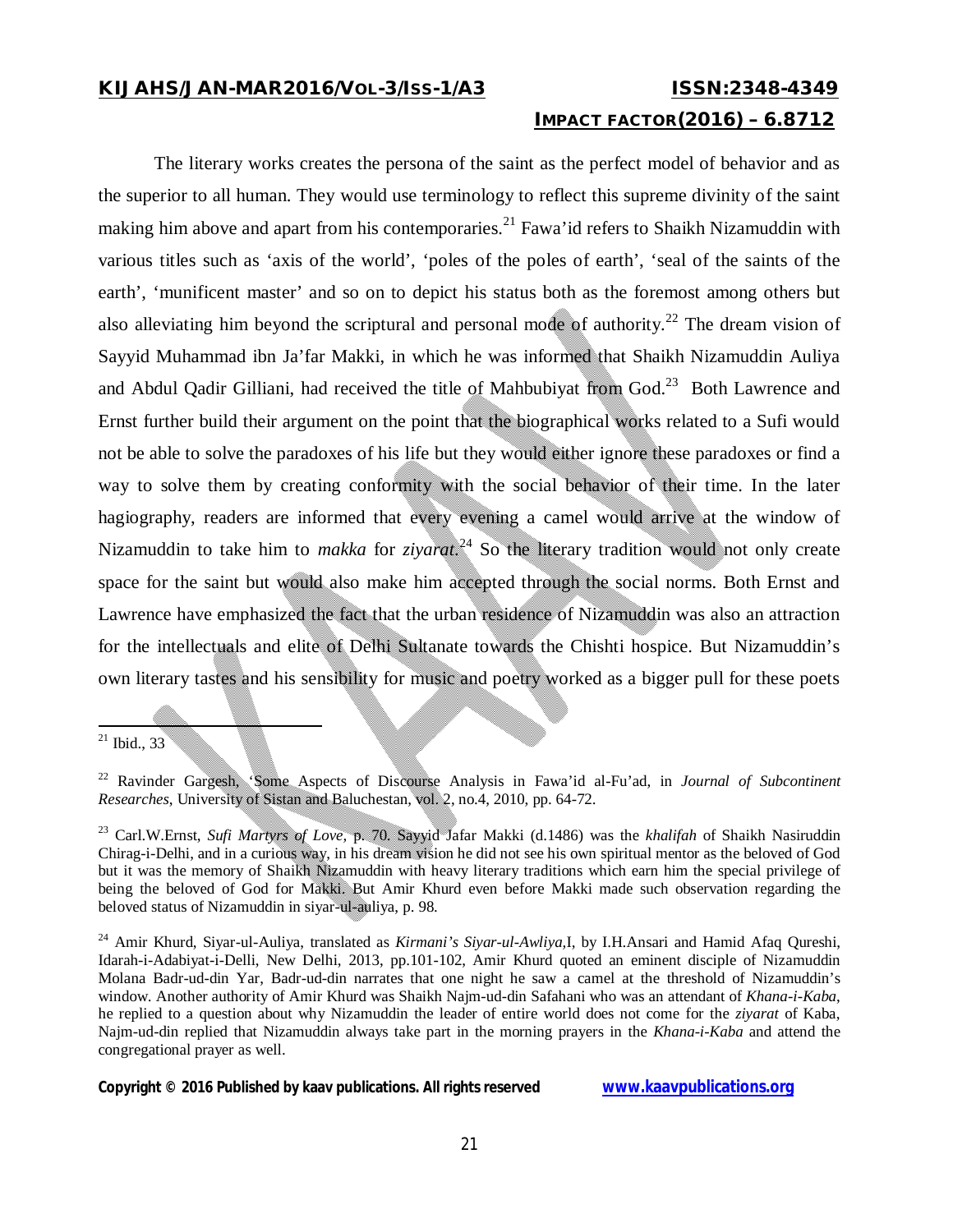# **IMPACT FACTOR(2016) – 6.8712**

and scholars as they found in him the epitome of their own talents.<sup>25</sup> The three eminent scholars of 14th century Amir Khusrau, Amir Hasan Sizi, and Ziauddin Barani were the disciples of Shaikh Nizamuddin. Amir Khusrau dedicated several of his works to his master, he immortalize the presence of his mentor in verses like *chaap tilak sab chini* and others. These verses of Khusrau are sung today in the shrine of Nizamuddin have created a popular image of the saint. Amir Hasan Size, another court poet during Alauddin Khalji composed the classical and first *malfuz* produced in India call *Fawa'id–ul Fu'ad* and it was consisted of recorded conversations of Nizamuddin. Ziauddin Barani, the medieval historiographer of *Tarikh-i-Firuzshahi, Fatwa-i-Jahandari* and *Hasaratnama,* was also a disciple of Shaikh Nizamuddin. He quoted example how the Shaikh's blessings caused the victory of Warangal and how the Sultan Alauddin dedicated this victory to the fact that Shaikh Nizamuddin's words could never end in vain.<sup>26</sup> Barani *in Tarikh-i-Firuzshahi* also emphasized the fact that due to the presence of Nizamuddin in Delhi, the spread of Islamic knowledge increased as devout Muslims were influenced by Shaikh's piety and therefore become free of evil.<sup>27</sup> The framework of literary tradition does not merely imply the essentiality of the presence of *malfuz* or *tazaikra* regarding a saint but it also emphasized that the artistic composition of the work is equally important. Lawrence gives example of *Khair-ul-Majalis* of Hamid Qalander, a poet disciple of Shaikh Nasiruddin Chirag-i-Delhi who was the spiritual successor of Nizamuddin. Hamid Qalander in this *malfuz* recorded the conversation of Shaikh Nasiruddin, but as a *malfuz* it is lesser known than *Fawa'id* of Hasan Size. The two poets are incomparable in their poetic talent and the two *malfuz* cannot be compared on the account of elegance and sophistication. Lawrence suggests that since Nasiruddin was far less famous than his spiritual mentor, so it can be suggested that Shaikh Nizamuddin could not rise to fame if he was not captured by an able poet

 $\overline{\phantom{a}}$ 

<sup>&</sup>lt;sup>25</sup> Bruce.B.Lawrence, 'The Earliest Chishtya and Shaikh Nizam al-Din Awliya', p.51.

<sup>26</sup> Ziauddin Barani, *Tarikh-i-Firuzshahi,* quoted in Maulvi Zafar Hasan, *Memoirs of the Archeological Survey of India, No. 10: A Guide to Nizamu-d Din*, Archeological Survey of India, New Delhi, 1998 (reprint), p. 4; Barani mentions that Alauddin sent his two nobles Malik Qara Beg and Qazi Mughithuddin to Nizamuddin in this regard; Blain.H.Auer, *Symbols of Authority in Medieval Islam: History, Religion, and Muslim Legitimacy in the Delhi Sultanate*, Viva Books, New Delhi, 2013, p. 85-86

<sup>27</sup> Amir Khurd, *Siyar-ul-Auliya*, pp. 270-71.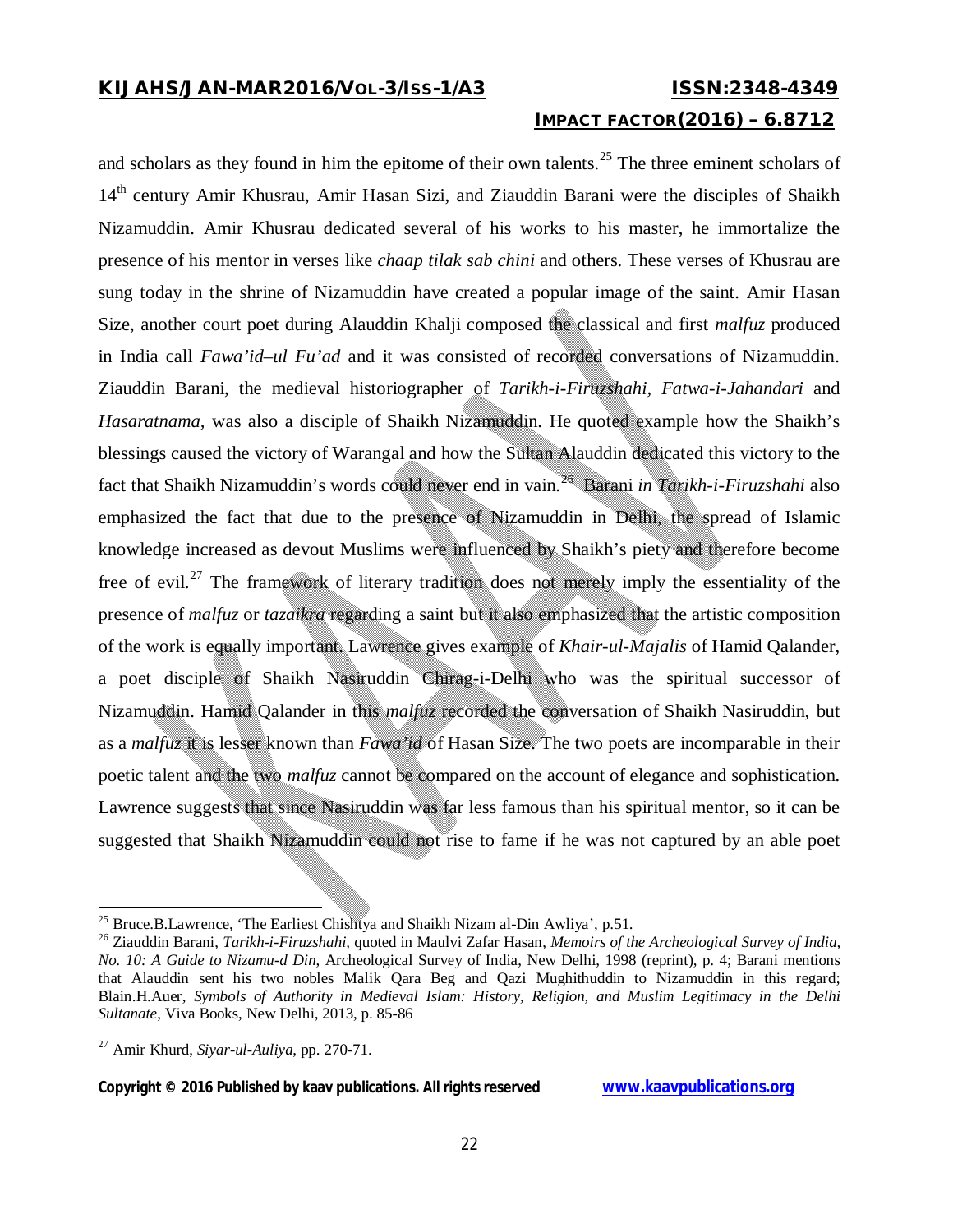## **IMPACT FACTOR(2016) – 6.8712**

like Hasan Size.<sup>28</sup> Though Lawrence suggests that it might not be entirely true as the personality of the saint also matters but as mentioned earlier he summed up saying that Nizamuddin himself was a tasteful poet.

Thus he contends that had Nizamuddin been the same kind of austerous, devout and compassionate saint living in some small city or village other than the capital city of Sultanate, it was quite possible that in the absence of some distinctive literary tradition he would have submerged in the obscurity of time. Whether he dealt with the rulers or not, the Shaikh was connected to the court through his disciples who were court poets and historians. He was open to all but it was the elite who created his enduring fame.

In its own context the findings and analysis of both Ernst and Lawrence have displayed interesting and thoughtful propositions. Their work definitely helps in constructing Sufism in a new form. But even if their analysis of Shaikh Nizamuddin as an urban, scholar, compassionate mystic whose fame rested heavily on the poet disciples is acceptable to a degree. It is yet to be studied whether Shaikh Nizamuddin as perceived by the literate and illiterate mass of people ranging from all walks and fields of life depend upon simple literary traditions? The countless beggars, homeless people, wandering fakirs and even the educated and well to do average Muslim and non-Muslim are hardly have heard about Amir Hasan Sijzi or Ziauddin Barani, though they have an idea of Amir Khusrau (in his tomb) who remains as the gate keeper of the shrine of Shaikh Nizamuddin. And even though he was not the spiritual successor or *khalifah* of Nizamuddin yet his memories are cherished and celebrated because of his extreme devotion to his master not because he was the *Tuti-i-hind* or the inventor of musical instruments or *ragas*.

The text-centric approach of literary traditions is an effort to understand the life and activities of Shaikh Nizamuddin but it defiantly does not explain the popular thrust of his shrine

**Copyright © 2016 Published by kaav publications. All rights reserved www.kaavpublications.org** 

<sup>28</sup> Bruce.B.Lawrence, 'The Earliest Chishtya and Shaikh Nizam al-Din Awliya', in R.E.Frykenberg, ed, *Delhi Through Ages: Selected Essays in Urban History, Culture and Society*, (Delhi Omnibus), Oxford University Press, New Delhi, 2002, pp.38-52.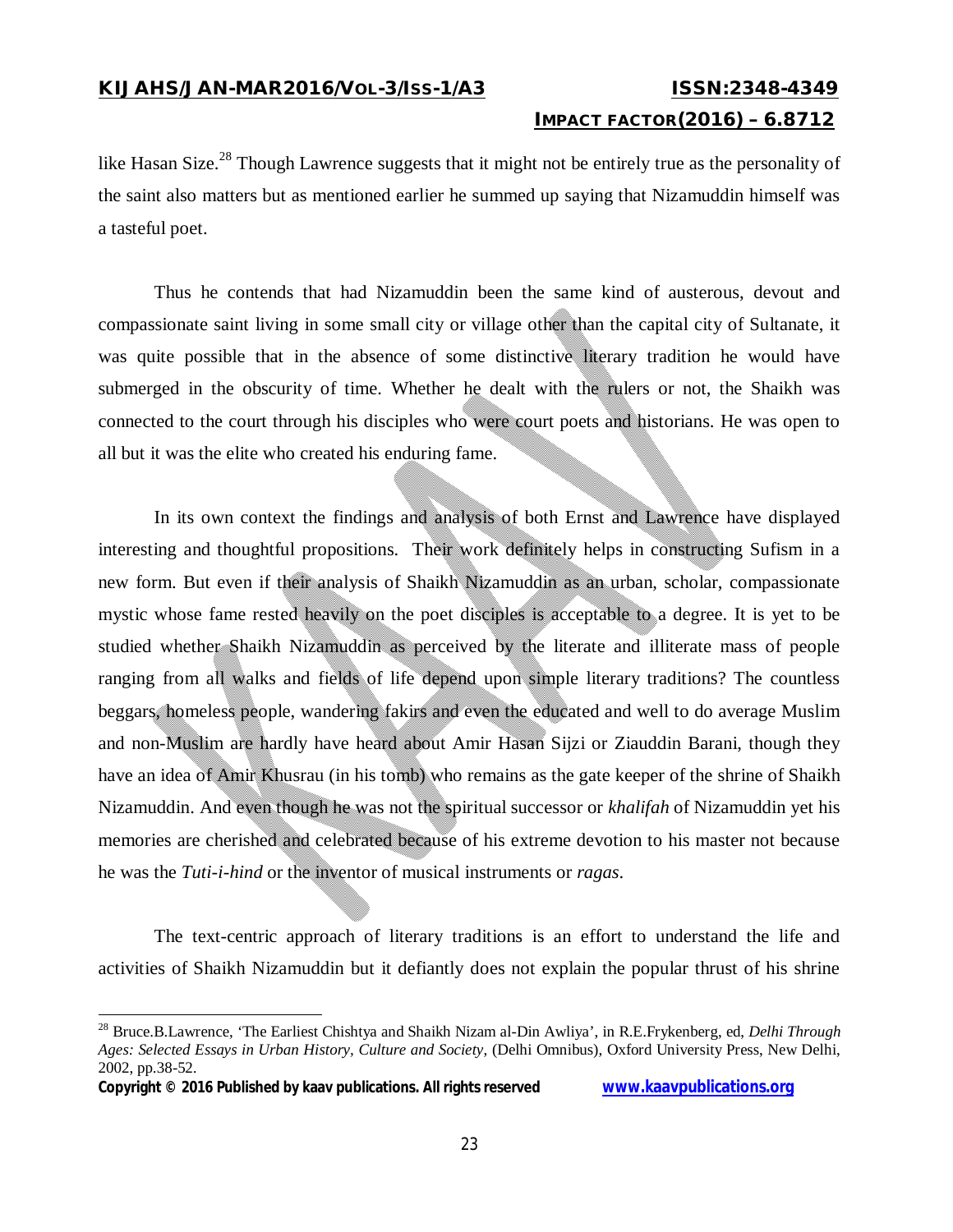## **IMPACT FACTOR(2016) – 6.8712**

which for a long time remain in poverty. This approach defiantly pays homage to the texts and sources to construct the medieval mystic current yet this microscopic approach is strictly elite in its nature. The subaltern school has long contended that as long as the social structure would be studied from above it would yield half baked theories and would miss the vital source material in the form of masses. Talking about the objectives of Subaltern Studies Ranjit Guha once said:-

"What is clearly left out of this unhistorical (elitist) historiography is the politics of people. For parallel to the domain of elite politics there existed…in which the principle actors were not the dominant groups of indigenous society. But the subaltern classes and groups constituting the mass of the laboring population and intermediate strata in town and country…This was not an autonomous domain, for it originated from the elite politics nor did its existence depend on the latter"<sup>29</sup>

The faceless crowd which proves to be the strength of any idea, theory or concept can no longer be termed as non-existent in the historical and social-cultural process. The role of masses in creating and popularizing an idea can no longer be overlooked and they cannot always be stocked into theories created by the scholars to feed their elitist ideas.

There is no denying the fact that *khanqah* of Nizamuddin Auliya throbbed with literary and intellectual activities as majority of the Shaikh's disciples were highly educated and trained in various fields of scholarship. It is also accepted that Shaikh Nizamuddin in his time was considered the most literate and highly intellectual mystic. He had great taste for poetry and music. He would indulge in healthy discussion on mysticism and other topics with his disciples and as in the case of *sama* controversy with theologians as well. But to believe that these literary activities and bent of the Shaikh's *khanqah* made it popular among the non-Muslims and Muslim commoner do not explain itself. The three eminent disciple of Shaikh Nizamuddin were also the highly skilled artists and authors who composed their panegyric in Persian and in highly intricate

```
Copyright © 2016 Published by kaav publications. All rights reserved www.kaavpublications.org
```
<sup>29</sup> Ranjit Guha, ed, *Subaltern Studies I*, Oxford University Press, Delhi, 1982. p. 4; Though Ranjit Guha attempts to understand the problem of elite historiography in colonial construct and Indian freedom struggle, the researcher has employed the statement to highlight the importance of studying the need of studying the attitude of non elitist, comers, laborers in the popularity of the dargah of Shaikh Nizamuddin Auliya.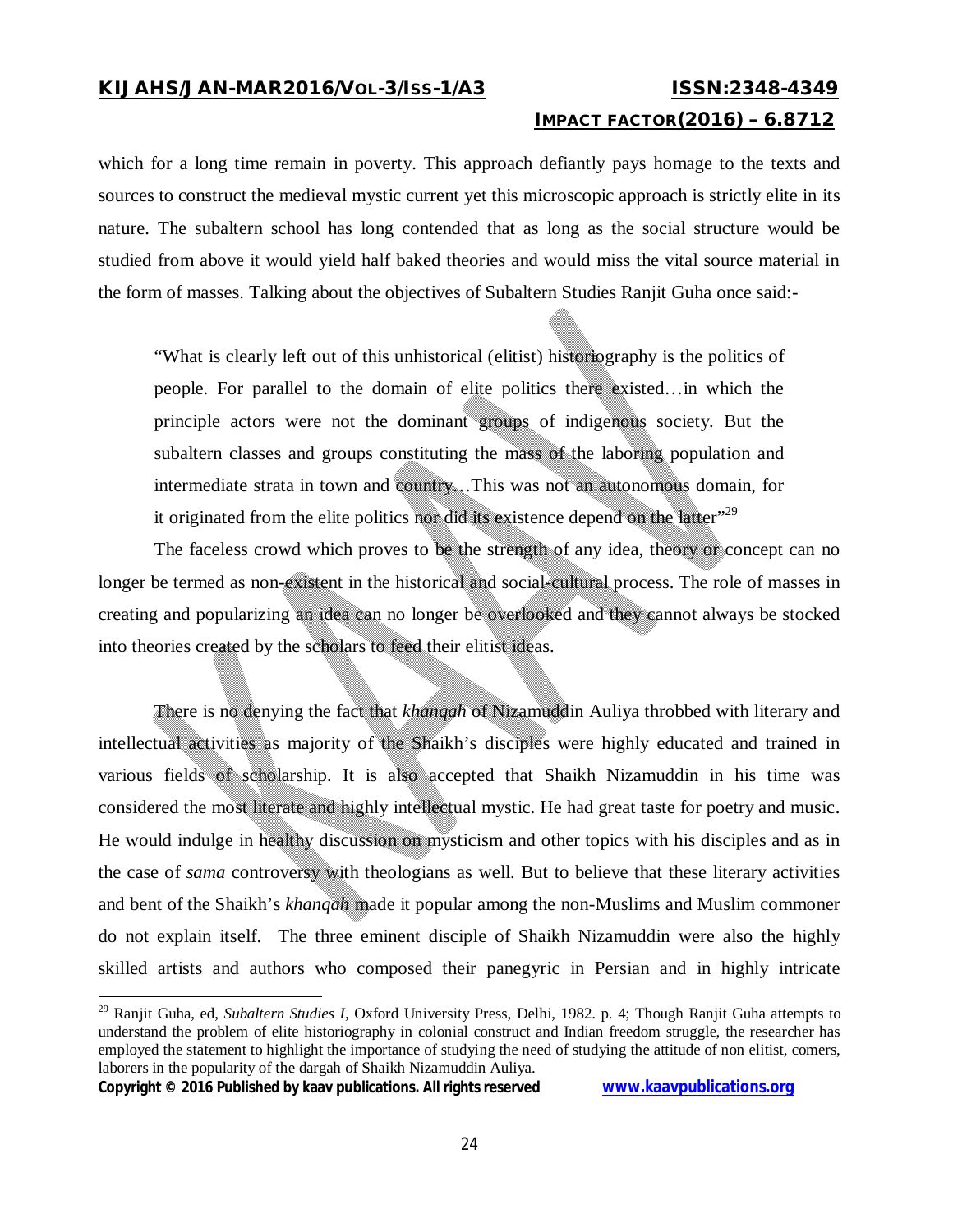## **IMPACT FACTOR(2016) – 6.8712**

expression. Even though Persian was the court language, it cannot be assumed that it would have become mass language. Khusrau as a poet could reach to the masses and become a popular name only when he composed his verses in *hindavi* which was the local dialect of people at large. While his Persian works and verses even to this day are constrained to the literary shelves of scholars.

Amir Hasan Sijzi's *Fawa'id-ul-Fu'ad* was defiantly a classic in its own self, and without doubt it has contributed in making Nizamuddin available to generations across time, but one must be aware that the *malfuz* contains complex mystic phenomena and philosophies. Nizamuddin's anecdotes involve countless saints of his time and before. He would quote from mystic books and treaties. Even the book in itself is not very resourceful for a literate person who is not aware of basic principles of the mysticism and Islam. Today when English translations are available in print, the books incite the interest of those who would be into mystic studies and therefore even in recent times it has remained an elite source in its character. It would be helpful in constructing the historical ethos of Nizamuddin's time, his philosophy but it is not comprehensive while explaining the reasons of popular image and popularity of Shaikh Nizamuddin Auliya.

Ziauddin Barani was a conservative jurist and historian of medieval India. Though a devout disciple of Nizamuddin, he did not share the ideas of his master concerning the masses. As is quoted in an extract from his *Hasratnama* in *Siyar-ul-Auliya,* Barani was not open to idea that the saint enrolled people from all walks of life as his *murid*. His other work like *Fatwa-i-Jahandari* contains his suggestions and commands how a Sunni Sultan should behave to his non-Muslim subjects. Barani had no tolerance for the commoners and never intended to write his works for masses.<sup>30</sup> Literature produced by these scholars did not contain popular ethos and had little to interest them. It leaves vital doubt regarding its usefulness. Such literature can defiantly keep the memory alive but only to those who were well versed in it, not for those who were both unable to understand and were unaware of it. In another way, one finds that even during the time of Shaikh

 $\overline{\phantom{a}}$ 

<sup>30</sup> Mohammad Habib, *The Political Theory of the Delhi Sultanate: Including a translation of Ziauddin Barani's Fatawa-i Jahandari, Circa 1358-9 A.D.* trans. Asfar Umar Salim Khan, Caxton Press Private Limited, New Delhi, 1961, 47.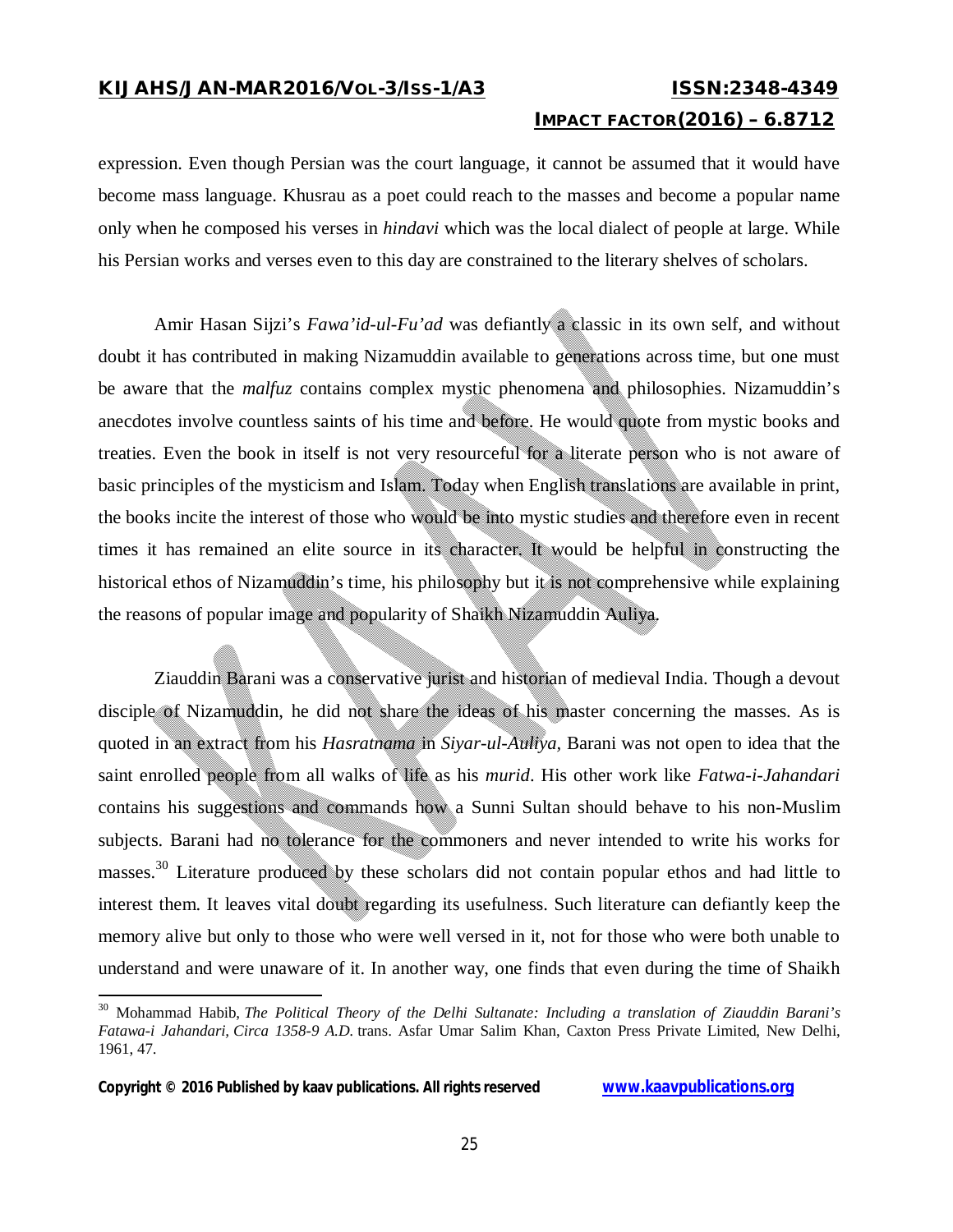### **IMPACT FACTOR(2016) – 6.8712**

Nizamuddin, it was not only Amir Hasan who compiles his *malfuz*. There are reference of *Durar-i-Nizamiya* of Ali Jandar and *tazikra* like *Qiawam-ul-Aaid*. It seems that these lesser known works existed but from the point of present day scholarship are not available. While there are several Urdu and English translations of *Fawa'id-ul-Fu'ad* and *Siyar-ul Auliya,* it is probable that while constructing the relevance of literary traditions, scholars tended to take into account only available works. Otherwise there would be no justification of the fact that an important *malfuz* of Shaikh Nizamuddin skipped to the obscurity while *Fawa'id* survived and is consulted by all those who study medieval Sufism.

**Copyright © 2016 Published by kaav publications. All rights reserved www.kaavpublications.org**  There must be a mention of Nizami Bansuri, written in Persian by a Hindu disciple of Nizamuddin named Rajkumar Hardev. He belonged to the royal family of Deccan and become a *murid* of Nizamuddin. He recorded the sayings of the Shaikh, but modern scholars have ignored it completely while analyzing the image of Nizamuddin. The literary framework also misses some important observation made by Prof Muhammad Habib regarding the presence of fraudulent literature during the lifetime of Nizamuddin Auliya. In his article on early Chishti literature, Prof Habib observes that fake literature was quite popular and was available in markets. These spurious *malfuz* were attributed to Chishti masters beginning from Usman Harwani. This type of literature taking cue from authentic hagiographies, but concentrate more on the daily rituals, prayers, *nukta* or homely tips to use during illness, potions to ward off evil and farfetched *karamat* attributed to the Shaikh. While the authentic *malfuz* as mentioned earlier are still not available to all but these fake *malfuz* are easily available around *dargah* and easily sought after by common disciples. The scholars have dismissed this popular figment of Chishti saints images. However one wonders that if the authentic literature written and composed was available to masses and they could relate to it there would hardly have any need of the fraudulent literature. The popularity of such a literature however as Prof Habib observed was to encash the popularity of Shaikh and was mostly produced by shopkeepers and marketer to gain profit. But it also points that popular image of Shaikh Nizamuddin Auliya as conceived by masses through such literature instead of strict elitist writing, alludes to other circumstances which made the Shaikh, '*Mehboob-i-Ilahi*.' The intellectual literary traditions were not successful in connecting the *dargah* with its masses. The composition of Amir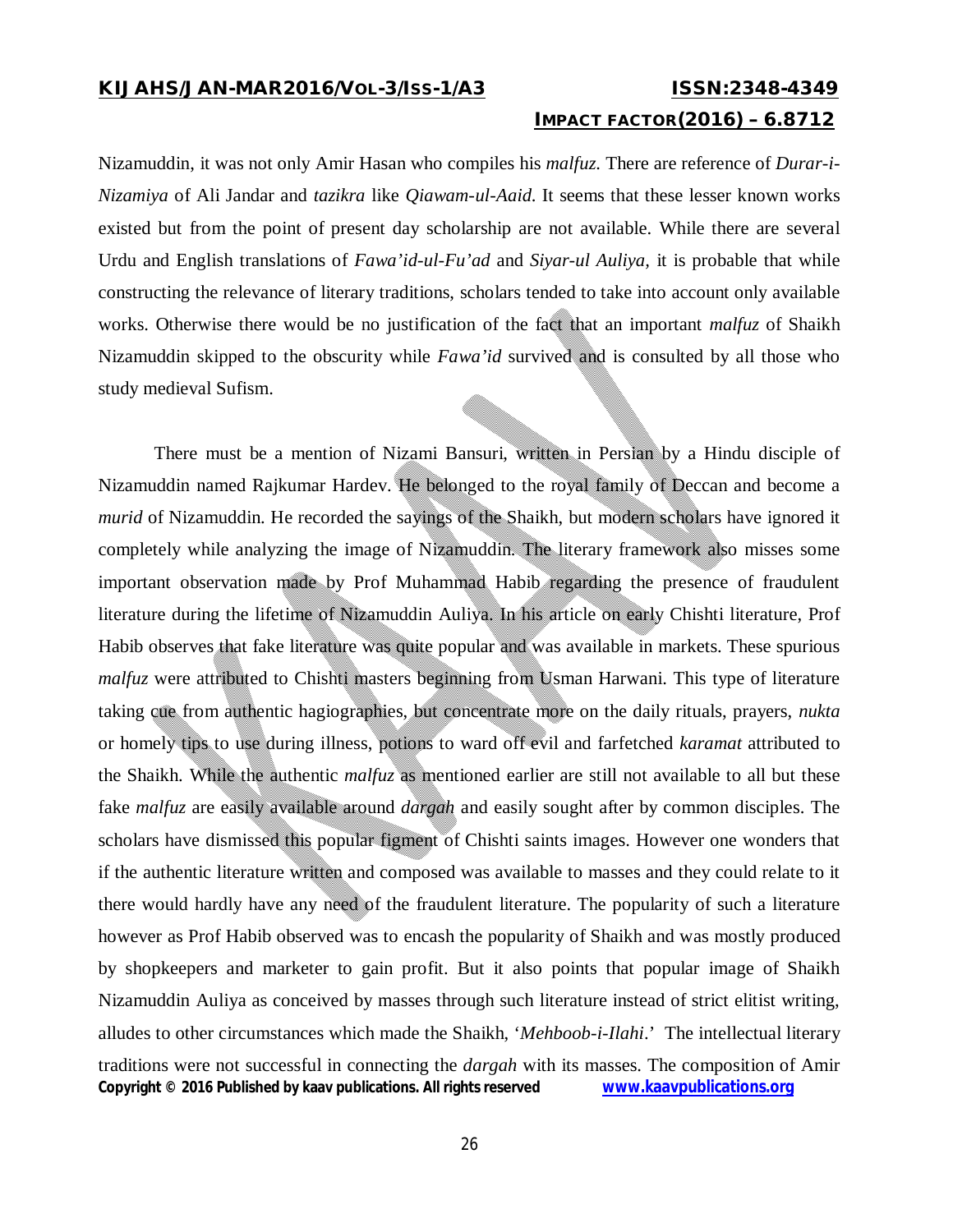$\overline{a}$ 

### **IMPACT FACTOR(2016) – 6.8712**

Khusrau composed in Hindwavi with native symbols like, "*chap tilak*", "*sindoor"* or *"suhaag"* were exceptions as these were celebrated and performed in *dargah* in the form of *qawaali*. Therefore the literary model does not provide all the necessary understanding to access the popularity of Nizamuddin shrine.

The shrine of Nizamuddin cannot be studied merely through the process of Islamization, nor did it adopt any royal symbols to engage the local population. For a long time, the *dargah* of Nizamuddin was considered as a cemetery or burial place instead of a proper shrine complex.<sup>31</sup> The poverty and lack of resources had forced the custodians to sell lands in order to keep the community kitchen functioning. In spite of such a perpetual penury the *dargah* managed to survive through the whirlpool of time, independent of any regular income and support. It still managed to provide peace to both the Sultans and the masses who wished to be buried under the spiritual *barakat* of the saint. The models created by Eaton, Nizami, Ernst and Currie do not enable the scholar to understand the socio-cultural thrust of Nizamuddin's shrine. Thus it is submitted that one potential model to understand its ethos would be through its cultural symbols. The real value and place of this shrine can be understood from below; from the popular point of view this *dargah* is the symbol of India's shared cultural heritage and pluralistic traditions.

Austerity, celibacy, piousness, personal strength, compassion, humanistic approach and forbearance to relate to the lowest to the highest, a non-elite, non-literate attitude of a highly literate saint have travelled to the popular imagination through the cultural symbols that Nizamuddin have consciously or unconsciously have devised. Despite being a devout Muslim, he was first in his order not to conform to the model behavior of prophet, to keep the words of a master who Himself married was an immediate act of utmost devotion. It had a mass appeal and the saint is perceived as the hall mark of piety. Hindus are *kafir* but even in their *kufr* they are true to their belief and therefore worthy. Rajkumar Hardev records one incident in which Nizamuddin

**Copyright © 2016 Published by kaav publications. All rights reserved www.kaavpublications.org**  <sup>31</sup> Pardeep Datta, 'Understanding Communal Violence: Nizamuddin Riots', in *Economic and Political Weekly*, 25:45, 1990, p. 2487-2495; Michael Snyder, 'Where Delhi is Still Quite Far: Hazrat Nizamuddin Auliya and the Making of the Nizamuddin Basti', in *The Columbia Undergraduate Journal of South Asian Studies*, vol.1,2010 pp. 1-29